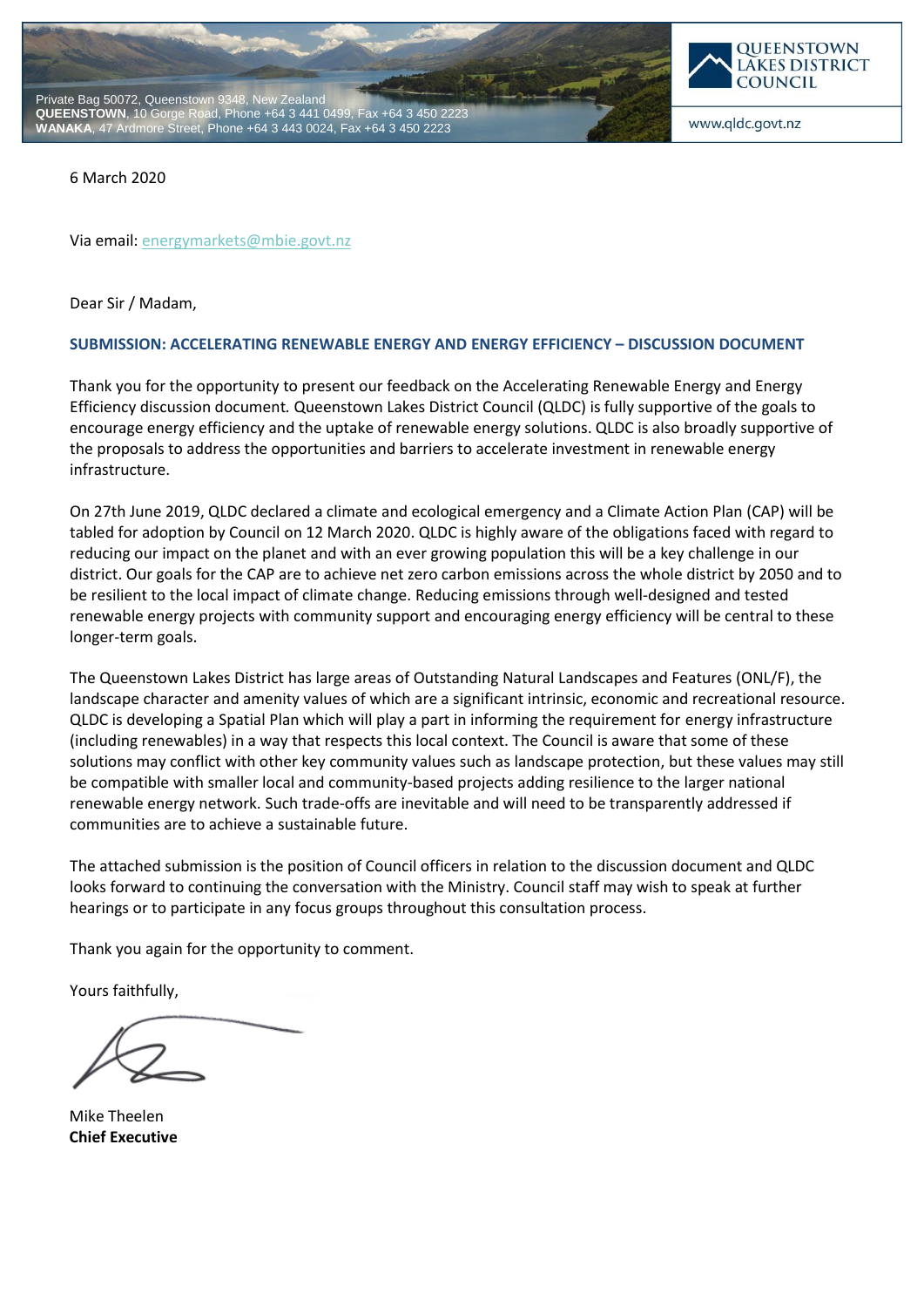# **Development of Renewable Energy under RMA**

# **1.0 Amendment to National Policy Statement for Renewable Electricity Generation (NPSREG)**

- 1.1 QLDC is supportive of changing the language of the NPSREG to make it more directive in order to enable councils to give it more weight in decision making and for it to provide clearer direction as to how councils should provide for renewable energy projects within district plans.
- 1.2 QLDC is generally supportive of the NPSREG being amended to provide clearer direction on the matters  $(a - i)$  outlined on page 59 of the discussion document. QLDC would be concerned if (in relation to points b and i) a blanket approach is taken requiring councils to identify potential areas for renewable energy development without taking a national strategic approach in planning where energy is needed and where best to generate it.
	- 1.2.1 Districts are not homogeneous and different opportunities and constraints need to be considered. Councils are well placed to identify local issues with renewable generation and to understand their local economy, natural hazard, environmental constraints, patterns of growth and other relevant factors. They do not, and will not however, have any capacity to understand and plan for energy network infrastructure from a national or regional point of view.
	- 1.2.2 Councils would require access to a national perspective and specialist experts to inform a strategic approach in order to plan for renewable energy development.
- 1.3 This approach could facilitate renewable energy by enabling more weight to be given to the benefits of renewable energy in decision making. However, improving consistency in planning and consenting decisions would likely remain challenging due to the highly varied scales of environmental effects attributed to the different receiving environments across the country.
- 1.4 National direction on how the NPSREG would interact with other national direction instruments will be required. Furthermore, the classification of priorities between different instruments being considered would be critical for the NPSREG to be effective.

#### **2.0 Consistent Direction of Consideration under the RMA**

- 2.1 QLDC agrees that both national environmental standards (NES) or NPS for renewable energy could give strong and consistent direction on the required level of consideration under the RMA, with a lower implementation cost for projects. A NES would be more complex to develop than improving the NPS. This complexity is partly due to it having to take the difference between the regions (receiving environment) into account as well as balancing the impact on other values such as amenity or biodiversity.
- 2.2 QLDC has concerns however, that this approach could lead to a trade-off between environmental effects and renewable energy development if the specific opportunities and constraints of very different regions and districts are not fully taken into account. This could be highly detrimental in areas such as the Queenstown Lakes District with highly sensitive receiving environments and high potential needs for energy and renewable energy infrastructure.
- 2.3 The benefits of the development of renewable energy infrastructure should not be at the expense of the character and values of outstanding natural environments and features. 98% of the Queenstown Lakes District is comprised of ONL/F and while there is support for clearer direction in the development of renewable energy infrastructure (often situated in highly visible places in the case of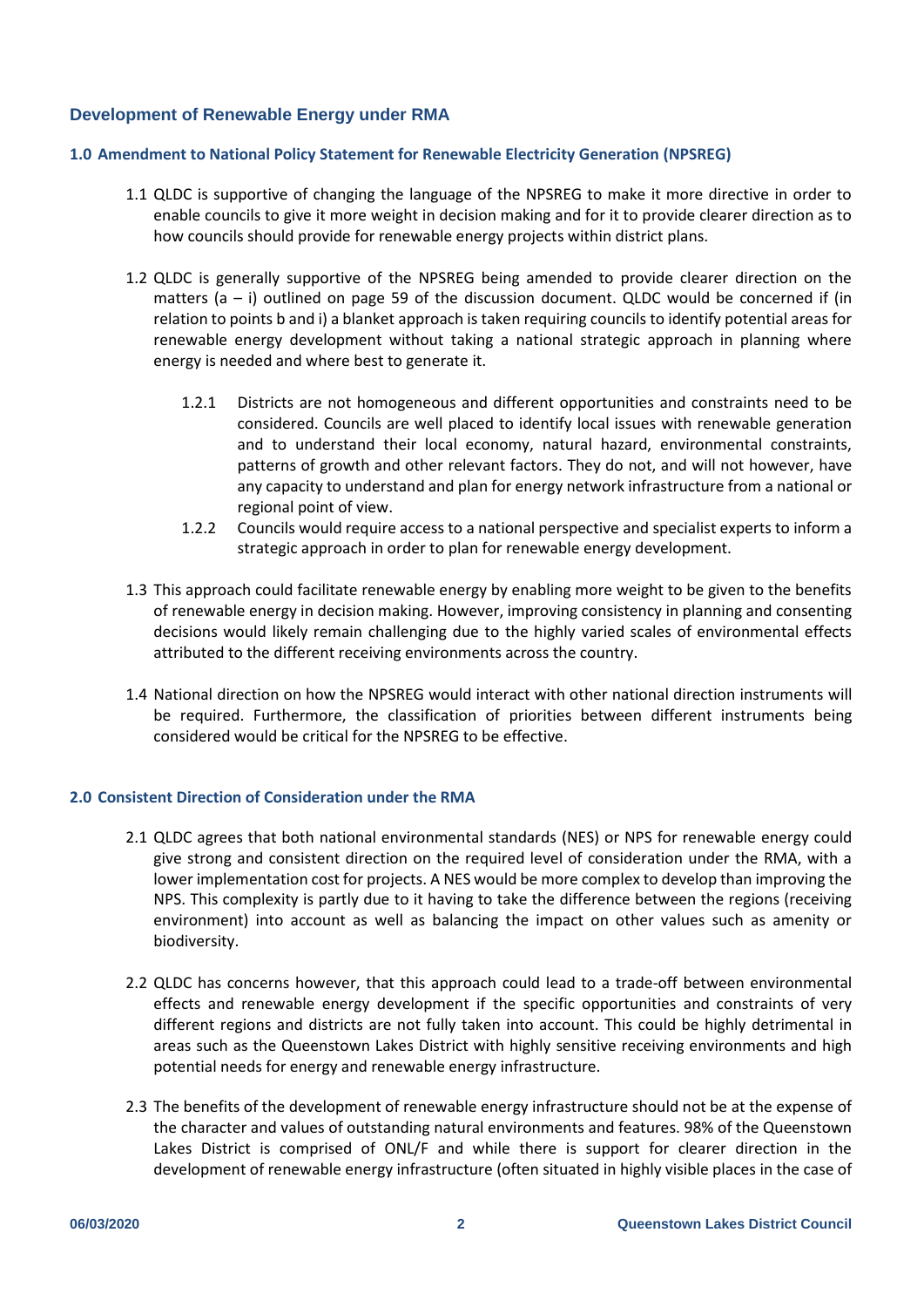wind turbines and dams), the importance of the natural landscape must not be undersold. The value of these landscapes and natural places may outweigh the benefits to be derived from these areas being used for renewable energy production. Innovative solutions and prioritising energy efficiency before energy production will be key in this regard. With the district being New Zealand's premier visitor destination, sustainability, resilience and landscape protection must all be fully considered as these are values visitors and residents aspire to.

### **Infrastructure Investment**

#### **3.0 Renewable Energy Planning and Strategies**

- 3.1 QLDC sees strong merit in a robust spatial planning approach and is currently undertaking a comprehensive spatial planning exercise in partnership with iwi and central government. Specifically, spatial planning could be incorporated on a national scale which will be able to consider the opportunities, constraints and energy demand of specific regions and districts. The spatial plan will then be able to inform the NPSREG or NES and could prescribe what specific regions/districts need to provide for within their spatial or district plans and regional plans.
- 3.2 QLDC requests clarity regarding the proposal to require publication of Corporate Energy Transition Plans from large energy users and for those users to conduct energy audits every four years. As a Council that services a large number of visitors to our district as well as our resident population, QLDC meets the threshold for a large energy user and therefore would like to understand the impacts that this will have on local council annual and long-term planning budgets.
- 3.3 QLDC supports the proposal for government incentivising energy efficiency measures for consumers in the form retailer/distributor obligations to reduce the cost of energy efficient products and services. This in tandem with education and making information available to households and businesses on how to reduce inefficiencies and therefore increase energy savings will help to reduce energy requirement overall prior to the implementation of renewable energy generation infrastructure.

#### **4.0 Resilient Renewable Energy Infrastructure**

- 4.1 QLDC recognises that a number of opportunities provide different avenues towards creating a strong renewable energy network. The Queenstown Lakes District is a high growth area with population projections showing the region nearly doubling in size to approximately 75,000 residents by 2050. Any renewable energy infrastructure must be created with community growth in mind and should be scalable in this regard to provide efficient, renewable energy for all into the future.
- 4.2 QLDC believes that resilient renewable energy infrastructure includes both national and local suppliers working towards New Zealand's renewable energy goals. Opportunities should be available for consent holders to connect to local and community suppliers where available and practicable to alieviate the reliance on third party infrastructure. Network companies will be required to support local and community schemes so that renewable energy will be available across all parts of the country.